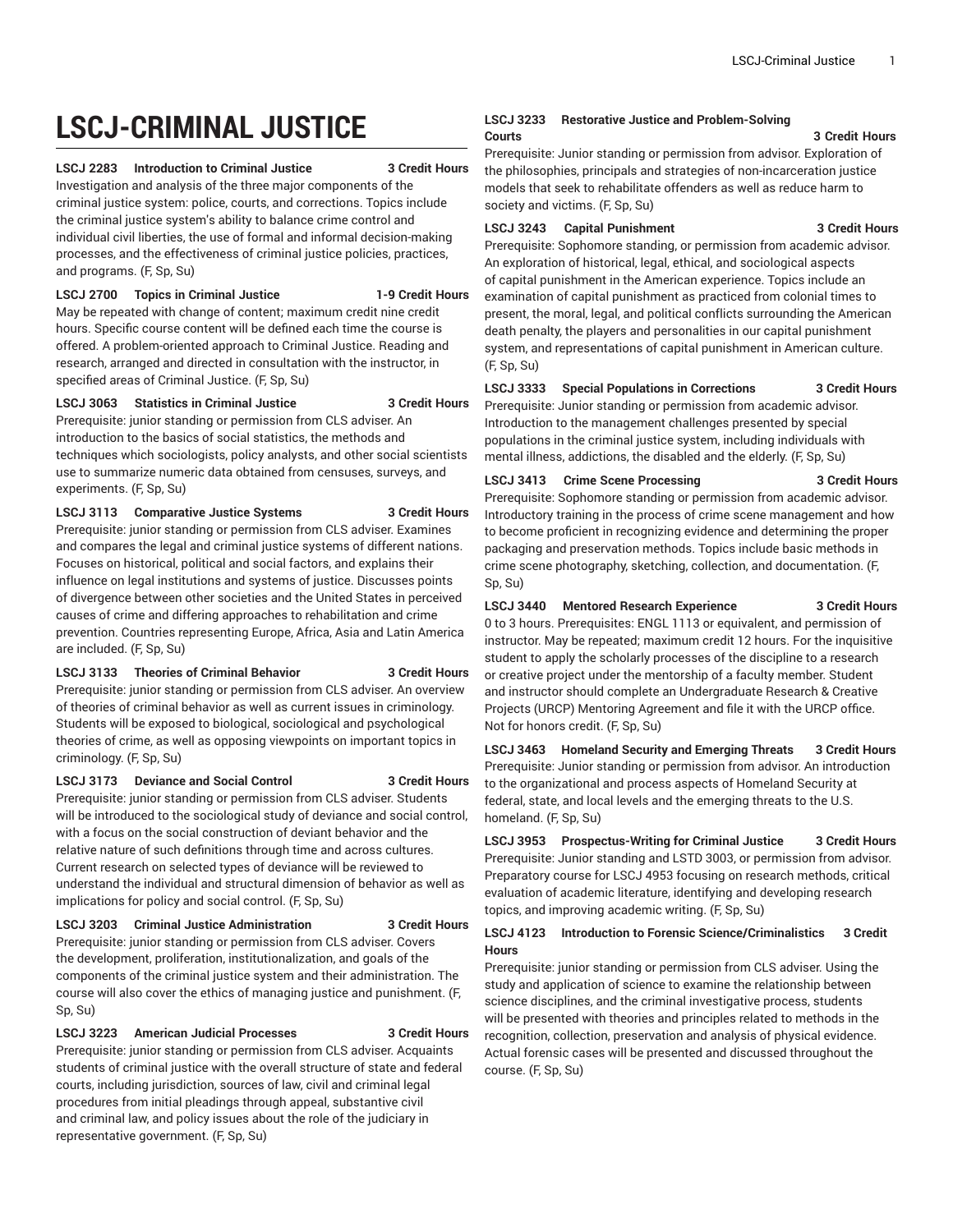#### **LSCJ 4143 Drugs and Society 3 Credit Hours**

Prerequisite: junior standing or permission from CLS adviser. Examines the impact of drug abuse on contemporary American society. Students learn about drug regulation and legal issues, how drugs affect the brain and shape behavior, and the various categories of drugs and their characteristics. Also focuses on drug abuse prevention, treating drug dependence, and law enforcement programs to address drugs in society. (F, Sp, Su)

**LSCJ 4233 Community Policing and Problem Solving 3 Credit Hours** Prerequisite: Junior standing or permission from academic advisor. An introduction to the concept of community policing. Topics include an historic overview of policing in the US, the definition of and strategies used in community policing, and an exploration of challenges related to modern policing. Specific emphasis is placed on developing a tool set for law enforcement professionals to effectively lead police agencies into the future. (F, Sp, Su)

#### **LSCJ 4243 Police and Policing 3 Credit Hours**

Prerequisite: junior standing or permission from CLS adviser. Provides a historical perspective of policing as well as up-to-date information on policing and the issues that police deal with in a post-9/11 society. The course will provide students with a basic understanding of the CSI effect, the creation of the Department of Homeland Security and developments in community policing. The course also highlights the role of officers in society and within the criminal justice system. (F, Sp, Su)

#### **LSCJ 4253 Corporate Security: Private Policing in the 21st Century 3 Credit Hours**

Prerequisite: Junior standing or permission from academic advisor. An examination of the operational aspects of private security and private forms of policing with particular emphasis towards how these functions relate to the broader public safety and homeland security landscape. (F, Sp, Su)

### **LSCJ 4263 The American Correctional System 3 Credit Hours**

Prerequisite: junior standing or permission from CLS adviser. A survey course covering the development of the field of corrections from its early American roots to the present. Included are discussions of the role and function of jails, traditional and modern correctional facilities, private/ contract corrections, and probation and parole. (F, Sp, Su)

#### **LSCJ 4273 Community Corrections 3 Credit Hours**

Prerequisite: Junior standing or permission from academic advisor. Introduction to the topics of probation, parole, and other alternatives to incarceration, collectively referred to as Community Corrections. Emphasis will be placed on the role of research and program evaluation in determining policy/program effectiveness. (F, Sp, Su)

#### **LSCJ 4403 Criminal Investigation 3 Credit Hours**

Prerequisite: junior standing or permission from CLS adviser. Provides students with the theoretical and practical aspects of criminal investigation. Students develop an analytical and practical understanding of investigative methodology, the collection and preservation of physical evidence and explore current crime solving technology. (F, Sp, Su)

**LSCJ 4413 Intelligence Analysis for Law Enforcement 3 Credit Hours** Prerequisite: Junior standing or permission from academic advisor. A survey of intelligence analysis and the use of data, cyber, and human sources of information to predict, interdict, and investigate crime. Topics include understanding the role of intelligence analysis and dissemination in modern law enforcement and homeland security, crime analysis techniques, geographic information systems, cyber data gathering, and human sources of intelligence. (F, Sp, Su)

#### **LSCJ 4423 Cyberspace Security 3 Credit Hours**

Prerequisite: junior standing or permission from CLS adviser. Provides an in-depth exploration of cyberspace crime and security. An intensive study of the types of crimes committed in cyberspace, a profile of offenders, and current legal issues in cyberspace. Students will explore emerging issues in information assurance and prevention of cyberspace crimes and will examine the proper collection, preservation and examination of digital evidence. (F, Sp, Su)

# **LSCJ 4443 Juvenile Delinquency 3 Credit Hours**

Prerequisite: junior standing or permission from CLS adviser. An overview of juvenile delinquency in the United States, including current issues. Students will read both classic studies on the emergence of the juvenile system and current research on trends in juvenile delinquency. (F, Sp, Su)

#### **LSCJ 4453 Human Trafficking 3 Credit Hours**

Prerequisite: Junior standing or permission from academic advisor. An examination of human trafficking and slavery, including bonded labor, forced migration, and sex trafficking. Topics include historical and modern examples from both the United States and global contexts, as well as current policies and laws intended to combat human trafficking. (F, Sp, Su)

**LSCJ 4463 Homeland/Global Security and Justice 3 Credit Hours** Prerequisite: junior standing or permission from CLS adviser. Designed to help the student understand how governments deal with the problem of securing the homeland. Examines what terrorism is, and how America has traditionally dealt with homeland security, and how that perspective is evolving. Once we understand what terrorism is, the focus of the course will be on how law enforcement and the courts have taken on the challenge of providing global security while ensuring justice. (F, Sp, Su)

#### **LSCJ 4493 Organized Crime and International Drug Trafficking 3 Credit Hours**

Prerequisite: Junior standing or permission from PACS advisor. An examination of trends relating to international drug trafficking and organized crime. Topics include the history of the drug trade, criminal organizations and governments involved in drug trafficking, and emerging issues relating to the digital world and cyberspace. (F, Sp, Su)

**LSCJ 4700 Advanced Topics in Criminal Justice 1-9 Credit Hours** Prerequisite: junior standing or permission from CLS adviser. May be repeated with change of content; maximum credit nine hours. Specific course content will be defined each time the course is offered. A problemoriented approach to criminal justice. Reading and research, arranged and directed in consultation with the instructor in specified areas of criminal justice. (F, Sp, Su)

#### **LSCJ 4920 Internship in Criminal Justice 1-3 Credit Hours** 1 to 3 hours. Prerequisite: junior standing and permission from CLS adviser. May be repeated with change of content; maximum credit nine hours. Field experience in issues related to a student's area of study. Students will gain knowledge through experiential and on-the-job practice. (F, Sp, Su)

### **LSCJ 4943 Practicum in Criminal Justice Leadership - Self-Study 3 Credit Hours**

Prerequisite: Criminal Justice major with senior standing, retention GPA of 2.8 or higher, consent of the Criminal Justice Department Lead Faculty, and any additional criteria as specified by the internship manual. A comprehensive work experience that promotes essential knowledge, skills, and abilities needed to succeed in the field of criminal justice. Options include cooperative education, apprenticeships, extended job shadowing, internships, and other systematic, planned work experiences. Approval of work experience and number of credits to be earned is required. (F, Sp, Su)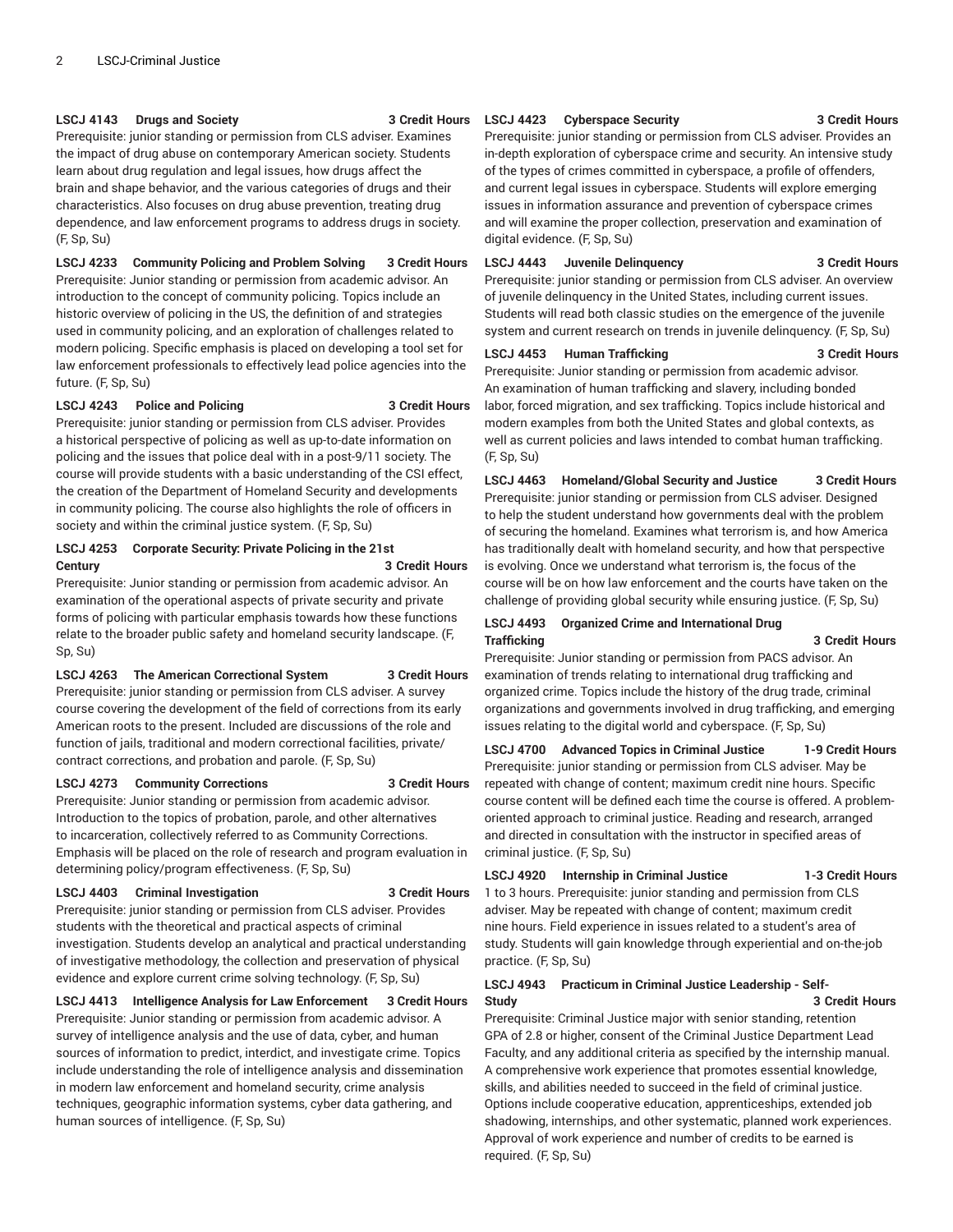#### **LSCJ 4953 Capstone in Criminal Justice 3 Credit Hours**

Prerequisite: Junior standing, LSTD 3003, and LSCJ 3953, or permission from advisor. Senior capstone course for criminal justice culminating in a scholarly paper focusing on a specialized topic or case study. Students will demonstrate mastery of research skills, critical and analytical thinking, academic writing, and programmatic knowledge. (F, Sp)

### **LSCJ 4960 Directed Readings 1-4 Credit Hours**

1 to 4 hours. Prerequisite: junior standing and permission from PACS adviser and instructor. May be repeated; maximum credit four hours. Designed for upper-division students who need opportunity to study a specific problem in greater depth than formal course content permits. (Irreg.)

#### **LSCJ 4970 Special Topics/Seminar 1-3 Credit Hours**

1 to 3 hours. Prerequisite: junior standing or permission from PACS adviser. May be repeated; maximum credit nine hours. Special topics or seminar course for content not currently offered in regularly scheduled courses. May include library and/or laboratory research and field projects. (Irreg.)

#### **LSCJ 4990 Independent Study 1-3 Credit Hours**

1 to 3 hours. Prerequisite: Junior standing and permission of PACS adviser and instructor. May be repeated; maximum credit nine hours. Contracted independent study for a topic not currently offered in regularly scheduled courses. Independent study may include library and/or laboratory research and field projects. (Irreg.)

#### **LSCJ 5013 Interdisciplinary Foundations for Criminal Justice 3 Credit Hours**

Prerequisite: Graduate standing. An introduction to the concept of interdisciplinarity as an organizing principle for understanding and interpreting theories, models, and issues in criminal justice. Provides selected readings designed to reinforce the interdisciplinary approach to graduate studies in criminal justice and opportunities to practice interdisciplinary research methods through academic writing. (F, Sp, Su)

**LSCJ 5063 Research Methods for Criminal Justice 3 Credit Hours**

Prerequisite: graduate standing, LSTD 5003 and LSTD 5013; or permission of dean. Introduces students to conducting and evaluating scientific research of the criminal justice system. Research methods overview the basics of research methodologies, with a focus on measurement and data collection. Statistical analysis overviews basic statistical techniques for analysis of criminal justice data, with a focus on both descriptive and inferential statistics. (F, Sp, Su)

#### **LSCJ 5073 Quantitative Research and Analysis 3 Credit Hours**

Prerequisite: Graduate standing and LSCJ 5063; or permission of academic advisor. This course is designed as an introduction to quantitative statistical methods and their application in criminology and criminal justice research. The course features an overview of the use and interpretation of descriptive, inferential, and predictive statistics. Basic regression and data analysis techniques are discussed, along with bivariate and multivariate techniques. (F, Sp, Su)

#### **LSCJ 5083 Qualitative Research Methods in Criminal Justice 3 Credit Hours**

Prerequisite: Graduate standing and LSCJ 5063; or permission of academic advisor. This course is an introduction to the use of qualitative research methods and analysis in criminal justice research, including practical application of methods addressed in the course. (F, Sp, Su)

# **LSCJ 5113 Theoretical Foundations of Criminal Justice 3 Credit Hours**

Prerequisite: graduate standing. Enhances students' understanding of criminal theory focusing on critical analysis of major theoretical perspectives in a social, historical and political context. (F, Sp, Su)

**LSCJ 5133 Criminal Justice Policy Development 3 Credit Hours**

Prerequisite: graduate standing. Students will learn how to measure policies against established standards of practice and case law, writing model policies to gain experience in the process, and evaluating policies to see if they actually work. (F, Sp, Su)

# **LSCJ 5153 Ethical Decision Making in Criminal Justice 3 Credit Hours**

Prerequisite: graduate standing. Principles from the major ethical positions charted by Plato, Aristotle, Hume, Mill, Kant, and Rawls. Students will combine these principles with codes of practice and current case law, examine case vignettes and discuss the ethical components of each case. (F, Sp, Su)

#### **LSCJ 5203 Victimology and Restorative Justice 3 Credit Hours** Prerequisite: graduate standing, LSTD 5003, and LSCJ 5113; or

permission of dean. A survey of the evolving field of victimology from its preoccupation with the study of the victim as a co-active participant in crime to the reemergence of the victim as the focus of the criminal justice system and public policy. This course will also examine the corollary reemergence of the concept of restorative justice, which seeks to address the needs of victims, offenders, and the community. (F, Sp, Su)

#### **LSCJ 5213 Mediation & Conflict Resolution for Criminal Justice Professionals 3 Credit Hours**

Prerequisite: graduate standing, LSTD 5003, and LSCJ 5113; or permission of dean. An examination of practical strategies for managing and resolving conflicts in criminal justice professions.(F, Sp, Su)

**LSCJ 5223 Community Corrections in the 21st Century 3 Credit Hours** Prerequisite: graduate standing, LSTD 5003, and LSCJ 5113; or permission of dean. Introduction to the topics of probation, parole, and other alternatives to incarceration, collectively referred to as Community Corrections. Emphasis will be placed on the role of research and program evaluation in determining policy/program effectiveness. (F, Sp, Su)

### **LSCJ 5263 Restorative Justice Programs for Drug Offenders 3 Credit Hours**

Prerequisite: graduate standing, LSTD 5003, and LSCJ 5113; or permission of dean. An exploration of the restorative justice model focusing on how drug courts have implemented key principles of restorative justice programs to deter crime and improve public health. (F, Sp, Su)

**LSCJ 5283 Human Trafficking and Prostitution 3 Credit Hours**

Prerequisite: Graduate standing, LSTD 5003 and LSCJ 5113. This course will unpack the international debate on trafficking and prostitution by examining the intersections of contemporary social issues, gender bias, poverty, social hierarchies, and culture that perpetuate human trafficking. We will critique mainstream trafficking frameworks that often result in revictimization of vulnerable people and explore feminist debates on sex work and competing policy approaches to regulating sex work. (F, Sp, Su)

### **LSCJ 5303 Correctional Leadership 3 Credit Hours**

Prerequisite: graduate standing, LSTD 5003, and LSCJ 5113; or permission of dean. A review of leadership styles, core competencies demonstrated by effective correctional leaders, skills sets needed for each managerial level within corrections, and elements of leadership that effect the development of a collaborate and dynamic workforce.(F, Sp, Su)

#### **LSCJ 5343 Mental Illness and the Criminal Justice System 3 Credit Hours**

Prerequisite: graduate standing, LSTD 5003, and LSCJ 5113; or permission of dean. An examination of mental illness in the criminal justice system. (F, Sp, Su)